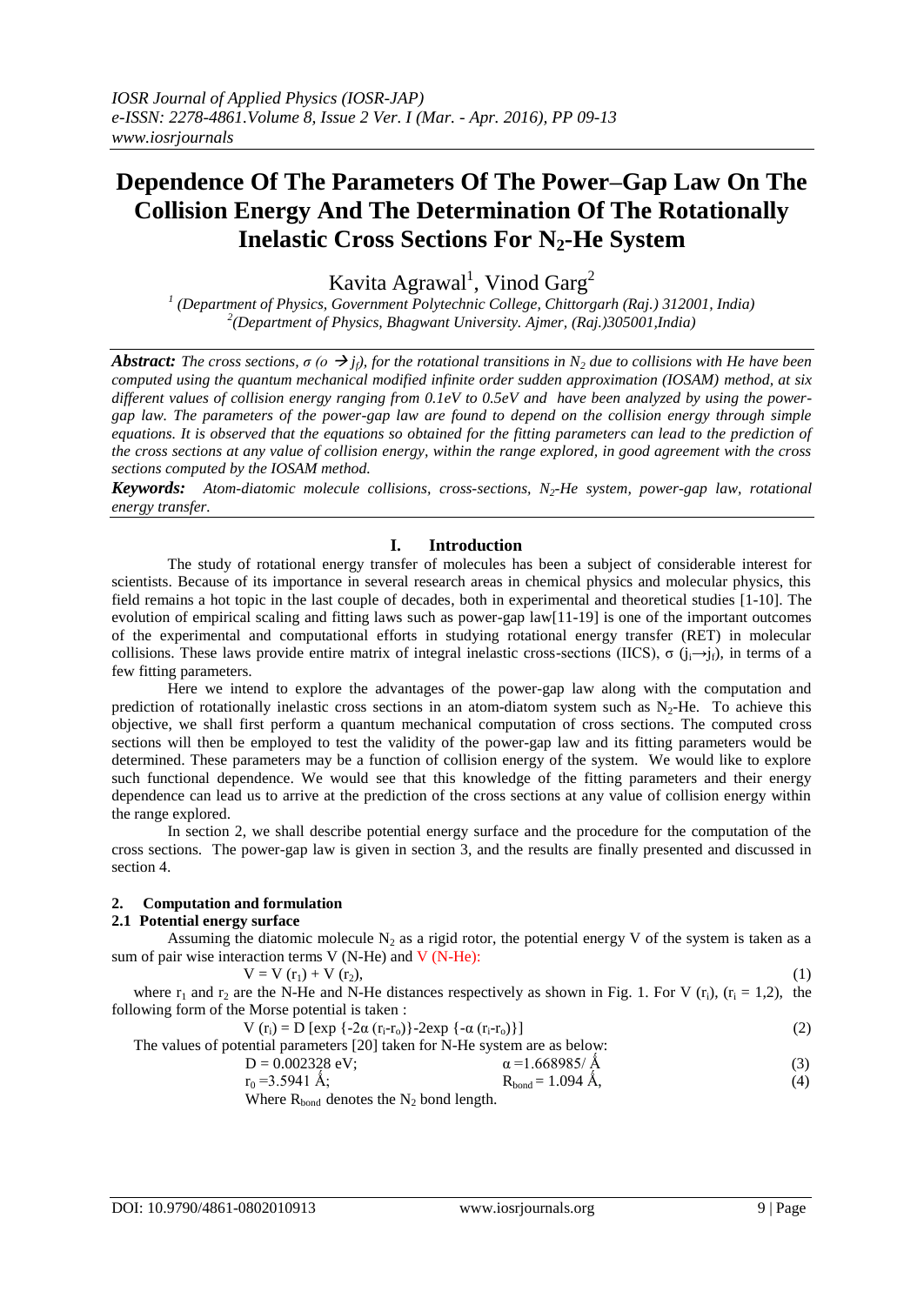### **2.2 Computation of cross sections**

The cross-sections have been computed by using Agrawal and Raff"s modified version [21]of the infinite order sudden approximation (IOSAM).The cross-sections (IOSAM) obtained by this procedure are related to the IOSA cross-section by :

$$
\sigma_{\text{IOSAM}} = \sigma_{\text{IOSA}} (T_f / T_i)^{1/2}, \qquad (5)
$$

where  $T_f$  and  $T_i$ , respectively represent the final and initial translational kinetic energy and the expression for  $\sigma_{\text{IOSA}}$  is as given in Ref.[21]. Such a modification closes the channels which are not allowed by the energy conservation constraints. Depending on the energy of the system, the number of phase shift have been varied in the range 100-300.The phase shifts have been computed using a 10-point Gauss-Mehler quadrature of the WKB phase shift equation as described by Pack [22].

#### **3. Power-gap law**

The power-gap law [16] can be expressed in the following form:  $\hspace{1.6cm}$ . (6)

$$
\sigma(\vec{0} \rightarrow j_f) = a'(2j_f+1)(T_f/T_i)^{1/2} |\Delta E|^{\gamma}
$$

Rewriting the law in following form so that constants may have good dimensions, we obtain:

$$
\sigma(0 \rightarrow j_f) = a(2j_f + 1)(T_f/T_i)^{1/2} |\Delta E/B|^{\gamma}.
$$
\n(7)

\nHere 'a' and 'y' are the fitting parameters,  $j_f$  is the final rotational quantum number,  $|\Delta E|$  is the energy gap between the initial and final rotational levels, B is the rotational constant, i.e.

\n
$$
B = \hbar^2/2I
$$

$$
B = \hbar^{2}
$$
 Where 
$$
I = \mu R_{bond}^{2},
$$

with μ as the reduced mass of the diatom-atom system.

The Power-gap "law" given by equation (7) can be expressed as

$$
Y = -\gamma X + \ln a,\tag{8}
$$

where and

$$
Y = \ln[(\sigma (T_i/T_f)^{1/2})/(2j_f+1)]
$$

$$
X= \ln |\Delta E/B|.
$$

 $X= \ln |\Delta E/B|$ . (10) Thus a graph can be plotted between X and Y and from the knowledge of the intercept and slope of the line the value of the parameters 'a' and ' $\gamma$ ' can be obtained for a given set of potential parameters and colliding energy.

Several studies [23-25] have shown that for low transitions ( $|\Delta E| \le |\Delta E|^*$ ) one set of parameters  $a_{low}$  and  $\gamma_{\text{low}}$  is required and for ( $|\Delta E|$ ) $|\Delta E|^*$ ) another set of parameters a<sub>high</sub> and  $\gamma_{\text{high}}$  is required. There have been several studies regarding the dependence of  $|\Delta E|^*$  [25-28] on various factors. However, the relationship of these fitting parameters with the energy and the intermolecular potential parameters is still not well understood. One, therefore, needs to know the dependence of the fitting parameters upon the various parameters that describes the colliding system, wherever equation (6) is applicable. In this paper, we have investigated dependence of  $a_{\text{low}}$  and  $\gamma_{\text{low}}$  on the collision energy.

### **II. Results and discussion**

Using the quantum mechanical procedure described in section 2, we first computed state-to-state rotationally inelastic cross sections for  $N_2$ -He system at six values of colliding energy (E) varying from 0.1 to 0.5 eV. Using such computed cross-sections and the power-gap law, the parameter |∆E|\* has been evaluated by plotting graph between Y and X as mentioned in equations (9) and (10), respectively. For the sake of further discussion we express |∆E|\* in terms of the rotational quantum number j\* defined as

$$
|\Delta E|^* = j^* (j^*+1) \hbar^2 / 2I.
$$

For the determination of  $j^*$  for each value of E we have fitted the Y versus X data [see equations.(9) and (10)] by two straight lines – one line corresponding to the linear least square fit of the data corresponding to  $j_f \leq j^*_{\text{trial}}$  and another line for  $j_f \geq j^*_{\text{trial}}$ ; where  $j^*_{\text{trial}}$  is an arbitrary number such that by varying  $j^*_{\text{trial}}$  we arrive at j\* by the following criteria: j\* equals that value of j\* $_{trial}$  which gives the best fit for both the regions.

The values of j\* so obtained as a function of collision energy E are shown in Table 1. The table also lists the values of  $a = a_{low}$  and  $\gamma = \gamma_{low}$  [ see equation(8)] given by the straight line obtained for the data corresponding to  $j_f \leq j^*$ .

The data reported in Table 1 reveal that  $a_{low}$  monotonically decreases from 15.33 to 7.02 as energy E increases from 0.1 to 0.5 eV. Referring to equation  $(7)$ , one can say that due to the factor 'a' alone ('a' is being denoted as  $a_{low}$  here) there is a decrease in the value of the cross section as colliding energy increases. To investigate the dependence of  $a_{low}$  on E, we plot a graph between ln  $(a_{low})$  and ln (E). The graph so plotted is shown in Fig. 2. The results reveal that the points lie on a straight line described by the following equation:

$$
\ln (a_{low}) = a_1 \ln(E) + a_1
$$

where

(11)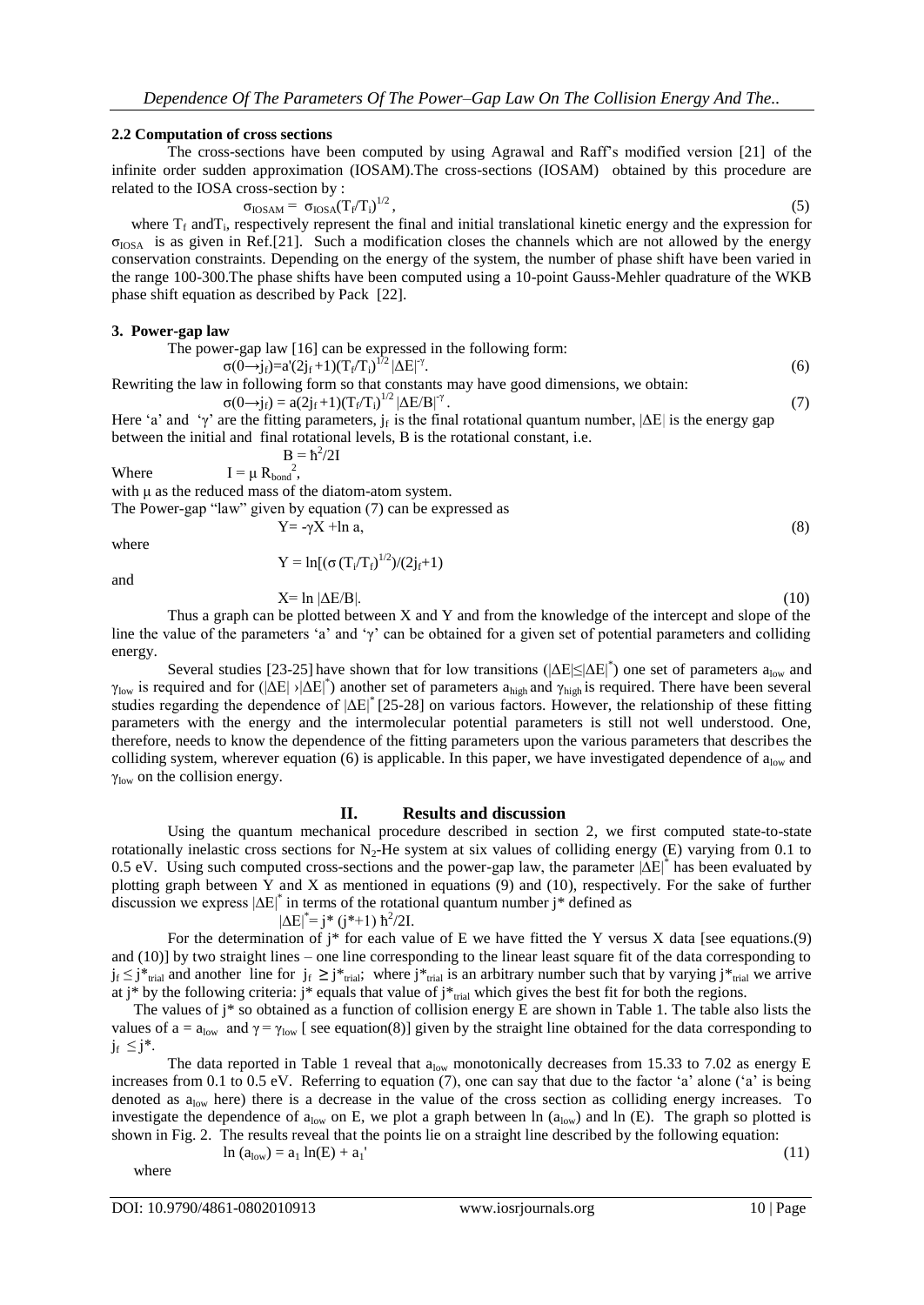$a_1 = -0.509$ , and  $a_1' = 1.560$ . (12)

Here units are such that cross sections are in  $\AA^2$  and energy is in eV. The results for the variation of  $\gamma_{\text{low}}$  with E are reported in Table 2. We note that the variation in  $\gamma_{\text{low}}$ with E is not as rapid as that for  $a_{\text{low}}$  with E.  $\gamma_{\text{low}}$  decreases from 1.027 to 0.901 as E increases from 0.1 to 0.5 eV. A decrease in  $\gamma$  corresponds to an increase in the value of the cross sections. Therefore, one can say that due to the dependence of  $\gamma_{\text{low}}$  on E there is an increase in the cross sections with energy. A smaller change in the value of  $\gamma_{\text{low}}$  with energy does not mean that the cross sections are insensitive to the variation in  $\gamma_{\text{low}}$ . It may be noted that the value of cross section,  $\sigma(\theta \rightarrow j_f)$ , is very sensitive to  $\gamma$  as it appears in the factor  $|\Delta E/B|^{\gamma}$  [see equation(7)]. Further, to investigate the dependence of  $\gamma_{low}$  on energy E, we have plotted a graph between ln( $\gamma_{\text{low}}$ ) and ln(E). The results are shown in Fig.3. We note that the data satisfy the following equation of a straight line:

$$
\ln (\gamma_{\text{low}}) = b_1 \ln(E) + b_1' \tag{13}
$$

Where

 $b_1 = -0.0888$ , and  $b_1' = -0.180$  (14)

Here again units are such that cross sections are in  $\AA^2$  and energy is in eV.

For  $|\Delta E| \le |\Delta E|^*$ , we have seen that the cross sections for N<sub>2</sub>-He at any value of energy in the given energy range can be determined using the following relation provided by the power-gap law:

 $\sigma(0 \rightarrow j_f) = a_{\text{low}}(2j_f+1) (\overline{T}_f/\overline{T}_i)^{1/2} |\Delta E/B|^{-\gamma}$ 

 $\mathcal{L}_{\text{low}}$  (15)

where  $a_{\text{low}}$  and  $\gamma_{\text{low}}$  are given by equations (11) and (13), respectively. Such an equation is valuable in the sense that one can determine the cross sections at any value of energy in the given range without performing quantum mechanical calculations.

To test the success and usefulness of equation (15), for example, we have computed cross sections at four values of energy: E=0.12, 0.25, 0.35, and 0.45 eV. The results are reported in Table 3. For comparison, we have also computed the quantum mechanical cross sections using equation (5) and have included the results in the table. A very good agreement between the cross sections given by Equations (15) and (5) demonstrate the success of Equation (15) and the parameters given by equations  $(11) - (14)$ .

Dexheimer *et al*. [26], and Agrawal and his coworkers[25,27-28] have shown that the existence of two regions - one corresponding to  $|\Delta E| \le |\Delta E|^*$  and another corresponding to  $|\Delta E|$  > $|\Delta E|^*$  - is due to a basic aspect of the mechanism of the rotational energy transfer in the molecular collisions: They showed that the region corresponding to  $|\Delta E|$  > $|\Delta E|^*$  belongs to the region forbidden by the angular momentum conservation limits, i.e., though the law of conservation of energy allows such rotational excitations, the angular momentum conservation constraints as provided by the hard ellipsoid potential model [25] prevents the transitions with the energy transfer beyond  $|\Delta E|^*$ . Thus such an investigation of rotationally inelastic cross sections through the power-gap law has been useful in providing a valuable aspect of the mechanism of the rotational energy transfer. The observation of the two regions as noted here in the present study affirms this point.

Earlier, Agrawal *et al*.[25] have reported the results of a study of rotational energy transfer in the similar system with a different kind of interaction potential. They employed a pair-wise Lennard -Jones potential. It is interesting to note that the values of j\* as a function of energy evaluated by them (as shown in Table 1 of Ref. [25]) are almost the same as noted in the present study. However,  $\gamma_{\text{low}}$  values for that potential in that study [25] are somewhat lower than that observed here: Against the variation of γ<sub>low</sub> from 1.027 to 0.901 as noted here (see Table 1) Agrawal et al.[25] observed the variation from 0.85 to 0.79 in the same energy range. This difference gives rise to a new avenue of research to find the specific nature of difference in the interaction potential that affects the values of  $\gamma_{\text{low}}$ . It is also expected that more studies in the direction of  $\gamma_{\text{low}}$ , and j\*for different systems with different kinds of interaction potential, and an exploration of energy dependence equations, such as Equations(11) to (14), as noted in this study, may also reveal some valuable aspects of the mechanism of the rotational energy transfer.

## **III. Conclusion**

The above results reveal that quantum mechanical cross-sections calculated by the IOSAM formulation for  $N_2$ - He system with the pair –wise Morse potential verifies the power –gap law. To our knowledge, the success of the power-gap law for  $N_2$ -He system with the pair- wise Morse potential is being reported for the first time. Further, we have seen that the energy dependence of the parameters of the power-gap law is valuable as it allows us to the determination of the cross sections at any value of energy in the given range: With the help of Eq. (11) to Eq. (15) one can determine various cross – sections for  $N_2$ -He system at any value of energy in the range E=0.1eV to E=0.5eV even by a simple calculator. This provides motivation to further investigate the dependence of these parameters of the power-gap law on the parameters of the potential. Such a study may also be extended to other systems.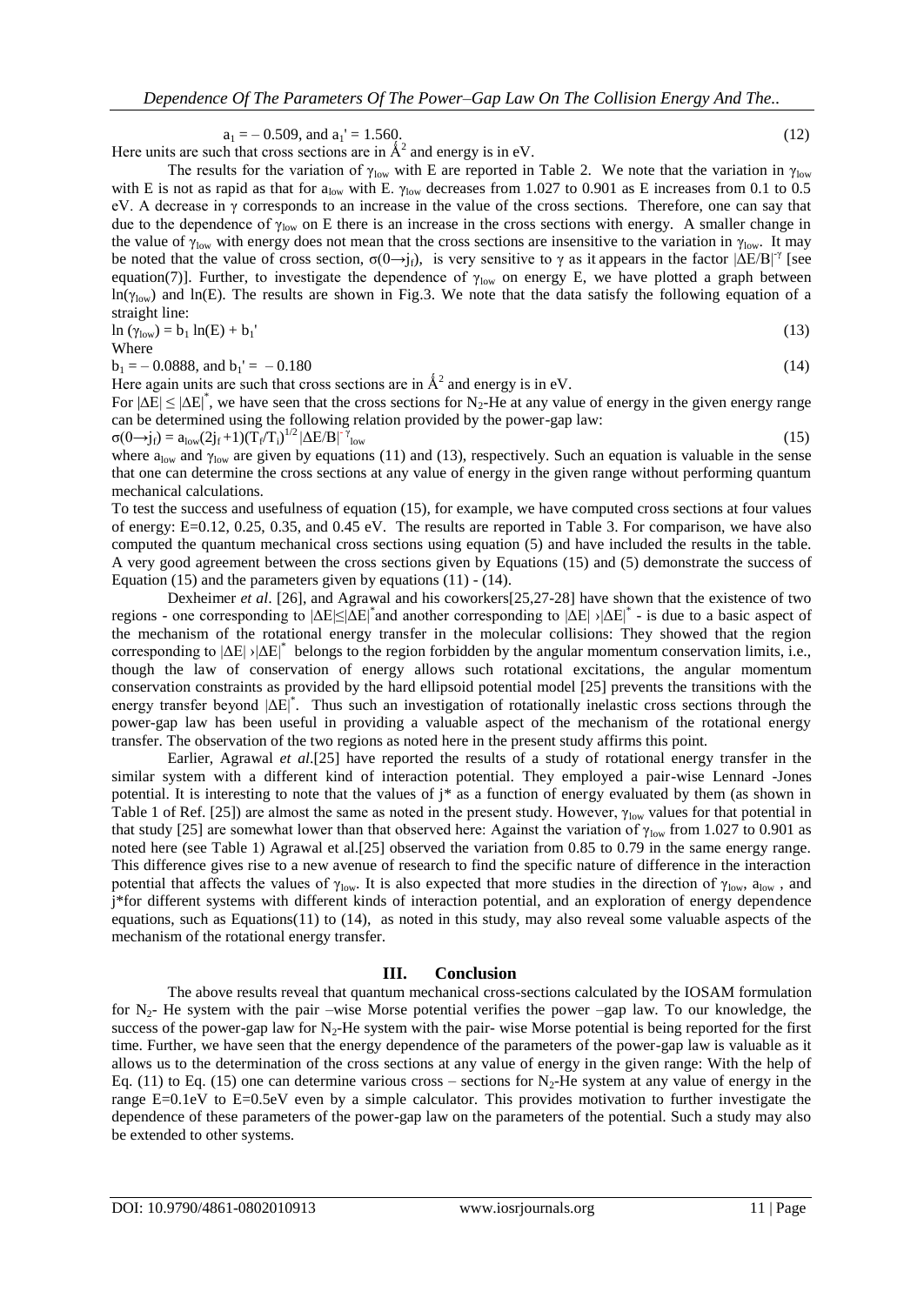#### **Acknowledgement**

Authors are thankful to Dr. P.M. Agrawal for his kind guidance to pursue this research.

#### **References**

- [1]. M.H. Kabir, I.O. Antonov and M.C. Heaven, Experimental and Theoretical Investigations of Rotational Energy Transfer in HBr + He Collisions, J. Phys. Chem. A, 114, 2010, 11109–11116.
- [2]. G.A. Amaral, F.J. Aoiz , L. Banares and J. Barr, Low-Temperature Rotational Relaxation of CO in self collisions and in collisions with Ne and He, J. Phys. Chem. A, 109, 2005, 9402-9413.
- [3]. G.Knoop, P. Radi, M. Tulej, T. Gerber, and P. Beaud, Collision induced rotational energy transfer probed by time-resolved CARS, J. Chem. Phys., 118 , 2003, 8223 - 8233.
- [4]. R. Krems and A. Dalgarno, Electronic and rotational energy transfer in F + H<sup>2</sup> collisions at ultracold temperatures, J.Chem.Phys., 117, 2002, 118-123.
- [5]. X. Chang, C. J. Eyles, D. Ding, and S. Stolle, The modified quasi-quantum treatment of rotationally inelastic NO(X)-He scattering. Phys. Chem. Chem. Phys. 17, 2015, 4067-4075.
- [6]. O. Tkac, A. K. Saha, J. Onvlee, C. H. Yang, G. Sarma, C. K. Bishwakarma, S. Y. T. van de Meerakker, A. van der Avoird, D. H. Parker, and A. J. Orrewing, State-to-state resolved differential cross sections for rotationally inelastic scattering of ND<sub>3</sub> with He; Phys. Chem. Chem. Phys. 16, 2014, 477-488 .
- [7]. M. Lanza, Y. Kalugina, L. Wiesenfeld, and F. Lique, Near-resonant rotational energy transfer in HCl-H<sup>2</sup> inelastic collisions, J. Chem. Phys., 140, 2014, 64316.
- [8]. A. Semenov and D. Babikov, Accurate calculations of rotationally inelastic scattering cross sections using mixed quantum/classical theory, J. Phys. Chem. Lett. 5, 2014, 275- 278 .
- [9]. N. K. Dabkara, D. S. Firozia, and G. Ahirwar, Maximum limit of rotational energy transfer in C<sub>2</sub>-He system and power gap law, IOSR Journal of Applied Physics, 3, 2013, 24-29.
- [10]. M.A. Payne, A.P. Milce, M.J. Frost and B.J. Orr, Rovibrational energy transfer in the 4nuCH manifold of acetylene, viewed by IR-UV double resonance spectroscopy, 5. Detailed kinetic model, J. Phys. Chem. A, 111, 2007, 12839-12853.
- [11]. T.A. Brunner, N. Smith, A.W. Karp, D.E. Pritchard, Rotational energy transfer in Na<sup>\*</sup><sub>2</sub> (A  $\Sigma$ ) colliding with Xe, Kr, Ar, Ne, He, H<sub>2</sub>, CH4, and N2: Experiment and fitting laws, J. Chem. Phys., 74, 1981, 3324-3341.
- [12]. D.E. Pritchard, N. Smith, R.D. Driver, T.A. Brunner, Power law scaling for rotational energy transfer, J. Chem.Phys., 70**,** 1979, 2115-2120.
- [13]. T. A. Brunner, R.D. Driver, N. Smith, D.E. Pritchard, Rotational energy transfer in Na\*2-Xe collisions: Level to level dynamics, J.
- [14]. M. Waigner, I. Al-Agil, T.A. Brunner, A.W. Karp, N. Smith, D.E. Pritchard, Power-law scaling of rotational energy transfer in  $Na*_{2}(A\Sigma)$  +He, H<sub>2</sub>, CH<sub>4</sub> and N<sub>2</sub>, J. Chem .Phys, 71, 1979, 1977-1978.
- [15]. T.A. Brunner, R.D. Driver, N. Smith, D.E. Pritchard, Simple scaling law for **...** transfer in Na2–Xe collisions, Phys. Rev. Lett., 41, 1978, 856-859.
- [16]. I. NoorBatcha, N. Sathyamurthy, On the validity of the power gap law for rotational energy transfer in CO<sub>2</sub>-H<sub>2</sub> collisions, Chem. Phys. Lett., 79, 1981, 264-268.
- [17]. K. Koura, Study of rotational distribution of  $N_2$  in the Ar free jet using two-parameter power gap model, J. Chem. Phys., 77 ,1982, 5141-5145.
- [18]. E.F.Jendrek , M.M. Alexander,Rotationally inelastic collisions of LiH with He II Theoretical treatment of the dynamics, J. Chem.Phys., 72, 1980, 6452-6461.
- [19]. R. Schinke, On the validity of the power-gap model in the strong coupling case, J. Chem. Phys., 75, 1981,5205-5207.
- [20]. D.E Gray, ed., American Institute of Physics Handbook (New York, McGraw Hill, 1957), p. 4.129. The geometric mean rule for ε and airthmatic mean rule σ have been used. The parameters of L-J potential have been converted into parameters of Morse potential by taking same location of the minima and same second derivative at the minima.
- [21]. R.A. Svehla, NASA Tech. Rept. TR R-132, 1962.
- [22]. P.M. Agrawal and L.M. Raff, Consideration of the exit channel velocity effect upon inelastic cross sections computed by the infinite order sudden approximation, J. Chem. Phys., 74, 1981, 3292-3294.
- [23]. R.T. Pack, Space fixed Vs body- fixed axes in atom-diatomic molecule scattering, sudden approximations,J. Chem. Phys, 60, 1974, 633-639.
- [24]. P.M. Agrawal, V. Garg and K. R.Patidar, Potential parameters and energy dependence of rotational energy transfer in molecular systems, ACTA Physica Polonica A**,** 84 , 1993, 247-252.
- [25]. P.M. Agrawal and S. Tilwankar, Rotational energy transfer in molecular collisions and parameters of power-gap "law", ACTA Physica Polonica A, 93**,** 1998, 451-458.
- [26]. P.M. Agrawal, S.Tilwankar and N. K. Dabkara, The hard ellipsoid potential model and the limit of rotational energy transfer in molecular collisions, J. Chem. Phys., 108 , 1998, 4854-4861.
- [27]. S. L. Dexheimer, M. Durand, T. A. Brunner, and D. E. Pritchard, Dynamical constraints on the transfer of angular momentum in rotationally inelastic collisions of  $I_2(B^3\pi)$  with He and Xe, J. Chem. Phys. 76, 1982,4996.
- [28]. P. M. Agrawal, N. C. Agrawal, and V. Garg, Power gap law and the dynamical constraints on angular momentum transfer in rotationally inelastic molecular collisions, Chem. Phys. Lett. 118(2), 1985, 213-216, ibid., Dynamical constraints on the angular momentum transfer in rotationally inelastic molecular collisions , J. Chem. Phys. 83, 1985, 4444.
- [29]. P. M. Agrawal and N. C. Agrawal,, Dynamical constraints on angular momentum transfer between polar molecules ,Chem. Phys. Lett., 122(1), 1985,37-40.

**Table - 1**Variation of  $j^*$ ,  $a_{low}$  and  $\gamma_{low}$  with the collision energy

| Energy (eV) | ;* | (a)<br>$a_{low}$ | $\gamma$ (a) |
|-------------|----|------------------|--------------|
| 0.10        | 10 | 15.3329          | 1.027        |
| 0.15        | 12 | 12.3666          | 0.983        |
| 0.20        | 14 | 11.4158          | 0.980        |
| 0.30        | 16 | 8.3562           | 0.912        |
| 0.40        | 18 | 7.3964           | 0.899        |
| 0.50        | 20 | 7.0217           | 0.901        |

(a) The units of a<sub>low</sub> and  $\gamma_{\text{low}}$  are such that in Equation(7) cross section is in  $\hat{A}^2$  and  $\Delta E$  is in eV